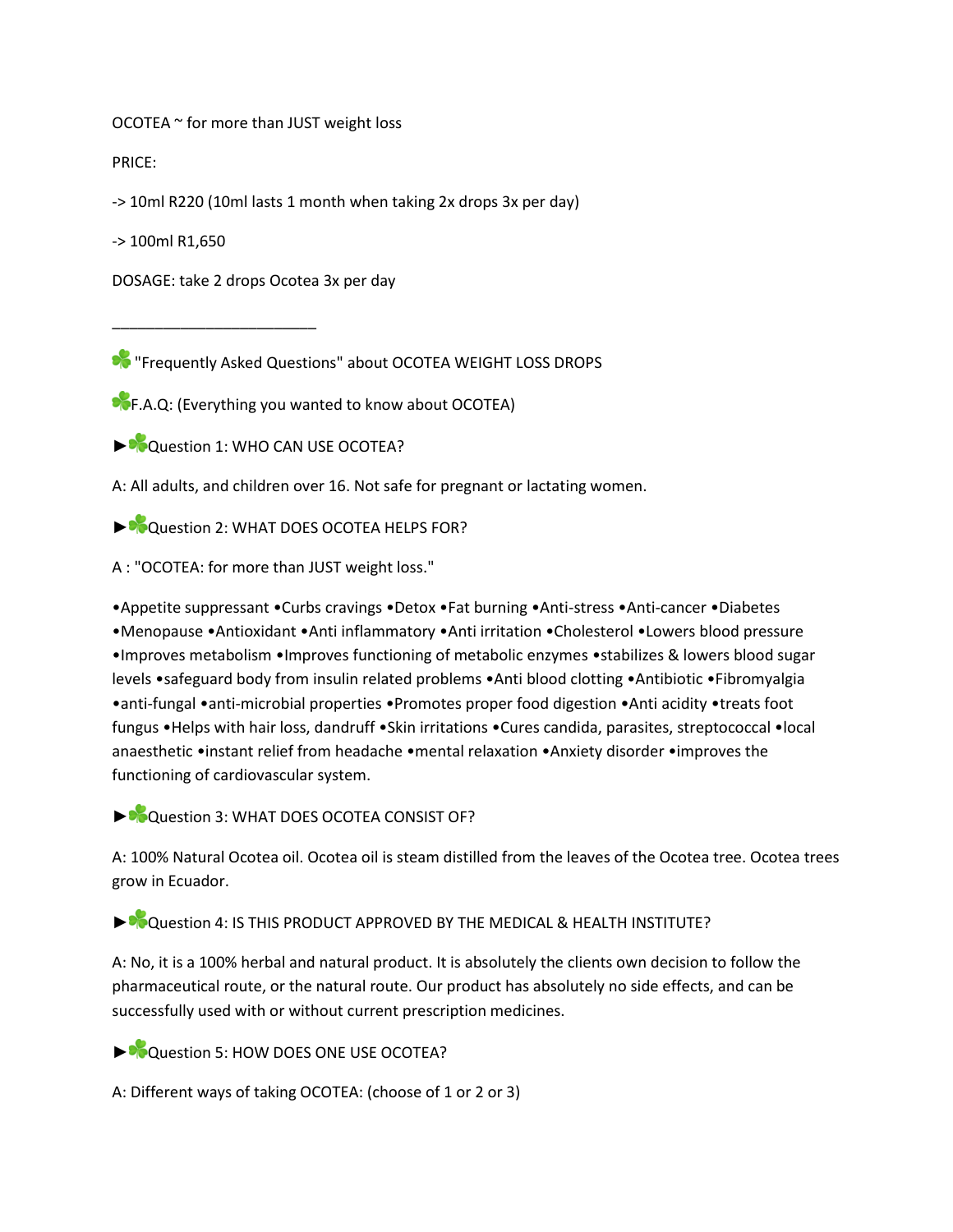Take 2 drops 3x per day with water / iced tea.

Buy 100's Empty Capsules @ R65. Drip 4 drops OCOTEA in each capsule, and take 1x capsule in morning and 1 capsule at night.

Apply 1 drop 3x per day inside navel. \*\*\*For sensitive skin: first apply a little bit of Bulbinella cream (or any other Diana's cream), and then apply Ocotea.

Ocotea can also be applied directly onto skin, to treat Shingles, stubborn cellulite and also to lose centimetres.

► Question 6: IS IT ONLY FOR PEOPLE WHO WHAT TO LOSE WEIGHT?

A: No, also for the following conditions: •Anti-stress •Anti-cancer •Diabetes •Menopause •Antioxidant •Anti inflammatory •Anti irritation •Cholesterol •Lowers blood pressure •Improves metabolism •Improves functioning of metabolic enzymes •stabilizes & lowers blood sugar levels •safeguard body from insulin related problems •Anti blood clotting •Antibiotic •Fibromyalgia •anti-fungal •anti-microbial properties •Promotes proper food digestion •Anti acidity •treats foot fungus •Helps with hair loss, dandruff •Skin irritations •Cures candida, parasites, streptococcal •local anaesthetic •instant relief from headache •mental relaxation •Anxiety disorder •improves the functioning of cardiovascular system.

► Question 7: CAN I USE IT WITH PRESCRIPTION MEDICINE?

A: Yes. It is advised to take Ocotea 2 hours before or after your prescription medicines.

► Cuestion 8: WILL IT HAVE SIDE EFFECTS WITH THE PRESCRIPTION MEDICINE I AM ON?

A: No. It is advised to take Ocotea 2 hours before or after your prescription medicines.

► Cuestion 9: WILL IT MAKES ME FEEL LIKE A ZOMBIE?

A: No.

► Question 10: IS IT ADDICTIVE- / HABIT FORMING?

A: No.

► Cuestion 11: WILL I HAVE WITHDRAWAL SYMPTOMS IF I STOP USING THE PRODUCT?

 $A: No.$ 

► Question 12: IF I WANT TO LOSE WEIGHT, CAN I CONTINUE TO EAT UNHEALTHY FOODS?

A: No, to effectively lose weight one needs to change your unhealthy lifestyle choices. (More about this topic in question 14.)

► Question 13: HOW LONG AFTER 1st STARTING USING OCOTEA WILL I NOTICE A DIFFERENCE?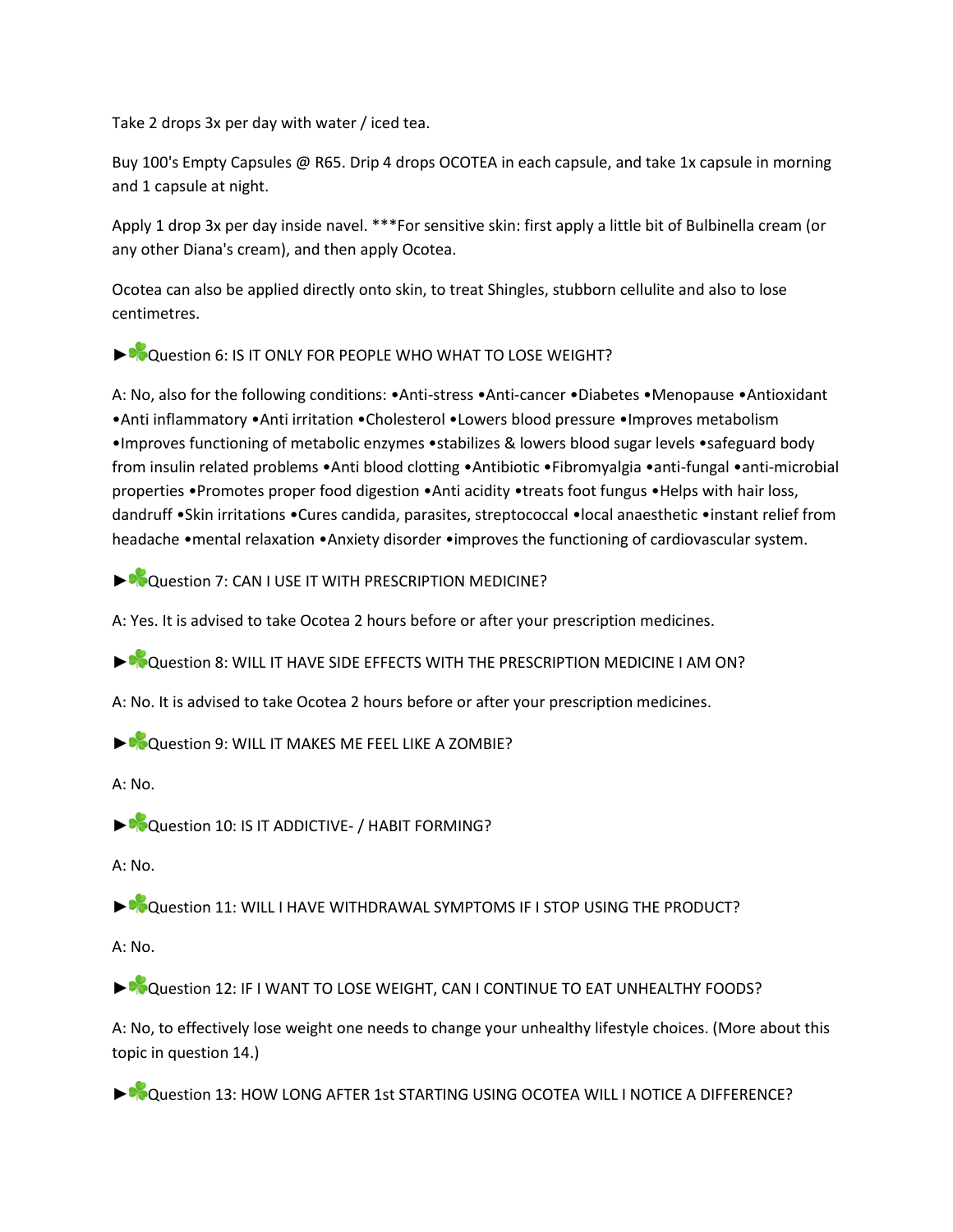A: As from day 1 you will notice an immediate change in the way you feel. As you stay committed to positive lifestyle choices, you will reap the benefits.

▶ Question 14: ARE EATING AND DRINKING PATTERNS IMPORTANT?

A: Yes. I am of very FIRM BELIEVE that weight has everything to do with our habits & lifestyles!!!!

Here is a few tips:

- •Don't eat irregularly (eat in a fixed routine, every day, on the same times, and same portion sizes)
- •Always eat breakfast
- •Never overeat
- •Never eat too little
- •Never nibble continuously on foods / snacks
- •Never eat after 18h00 at night (no snacks after 18h00)
- •NO sugar (or any food or drink containing sugar)
- •NO Starches what so ever!
- •Drink STILL water every day (4-8 glasses)
- •NO alcohol
- •NO milk or sugar in tea/coffee
- •Max 2 fruit per day, eat it with a meal.
- •NO fruit juices
- •Max 500ml sugar free beverages (Coke zero, Sprite zero……)
- •Stress will hamper your efforts to lose weight
- •Chronic illnesses can hamper your efforts to lose weight
- •Emotional problems can hamper your efforts to lose weight
- •Certain vitamin supplements contain too much sugar. READ labels.

Should you concentrate on these facts, and realize that the ONUS rest upon you to effectively change your habits and lifestyle, you will start to lose weight!!! NO WEIGHT LOSS PRODUCT CAN RECTIFY UNHEALTHY HABITS AND LIFESTYLE CHOICES